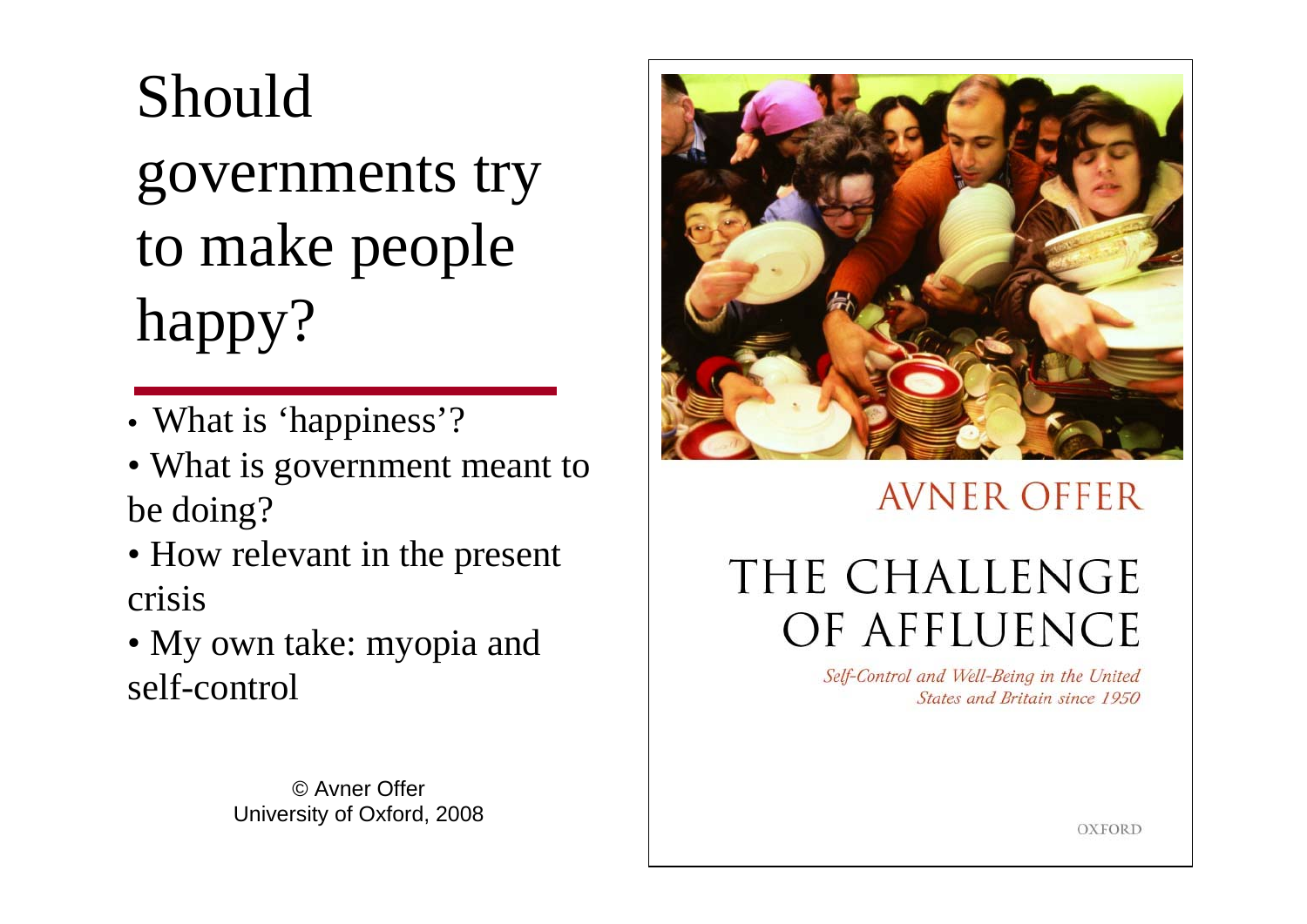# Affluence or Happiness?

•King of Bhutan (1972):

> the primary objective of development and progress should be - something Gross National Happiness seeks to bring about

•Diener and Seligman (2004): [leading psychologists of 'happiness']

well-being should become a primary focus of policymakers, and its rigorous measurement is a primary policy imperative.

• Layard (2005): [leading proponent of economics of 'happiness'; New Labour advisor]

We should monitor the development of happiness in our countries as closely as we monitor the development of income

•Kahneman and Krueger (2006): [economics Nobel psychologist & top economist]

acceptance of a national well-being index, as a complement to the National Income and Product Accounts….

2 $\bullet$  **Four approaches to well-being:** extended accounts, social indicators, hedonic dynamics, capabilities approach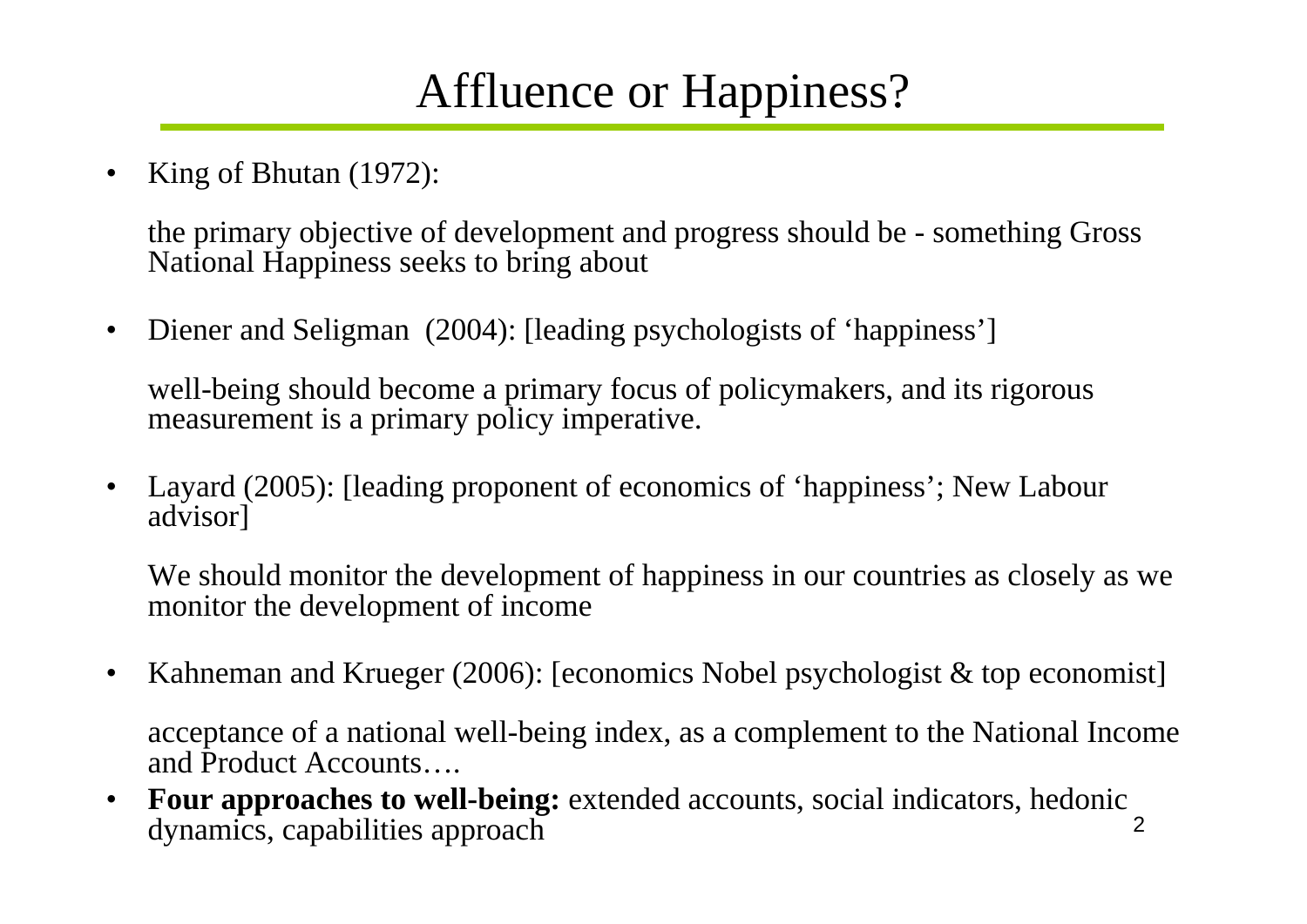





Most from outside the market

ISEW=Index of sustainableeconomic welfare

```
Source:
Nordhaus
& Tobin,
1972_{16}
```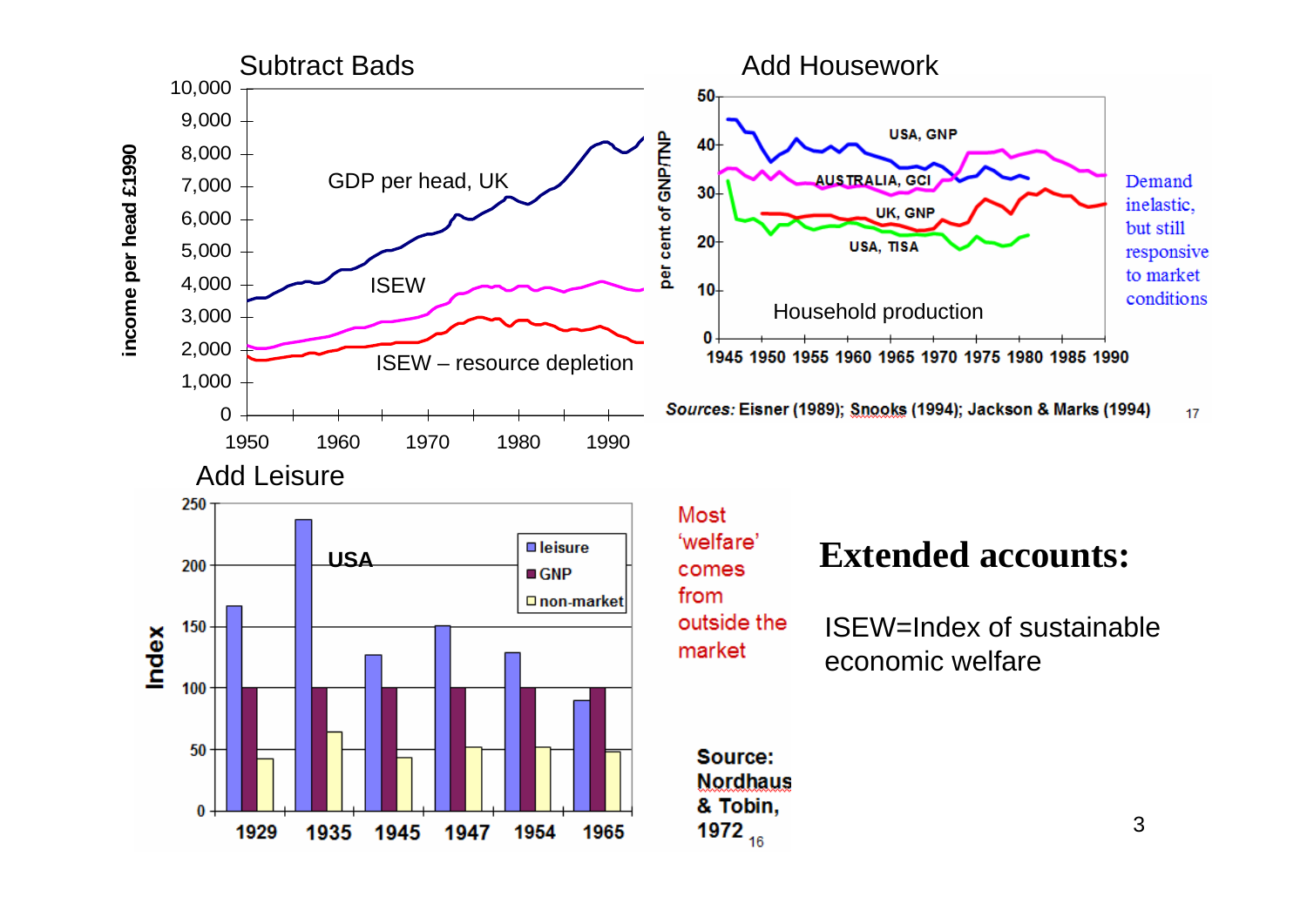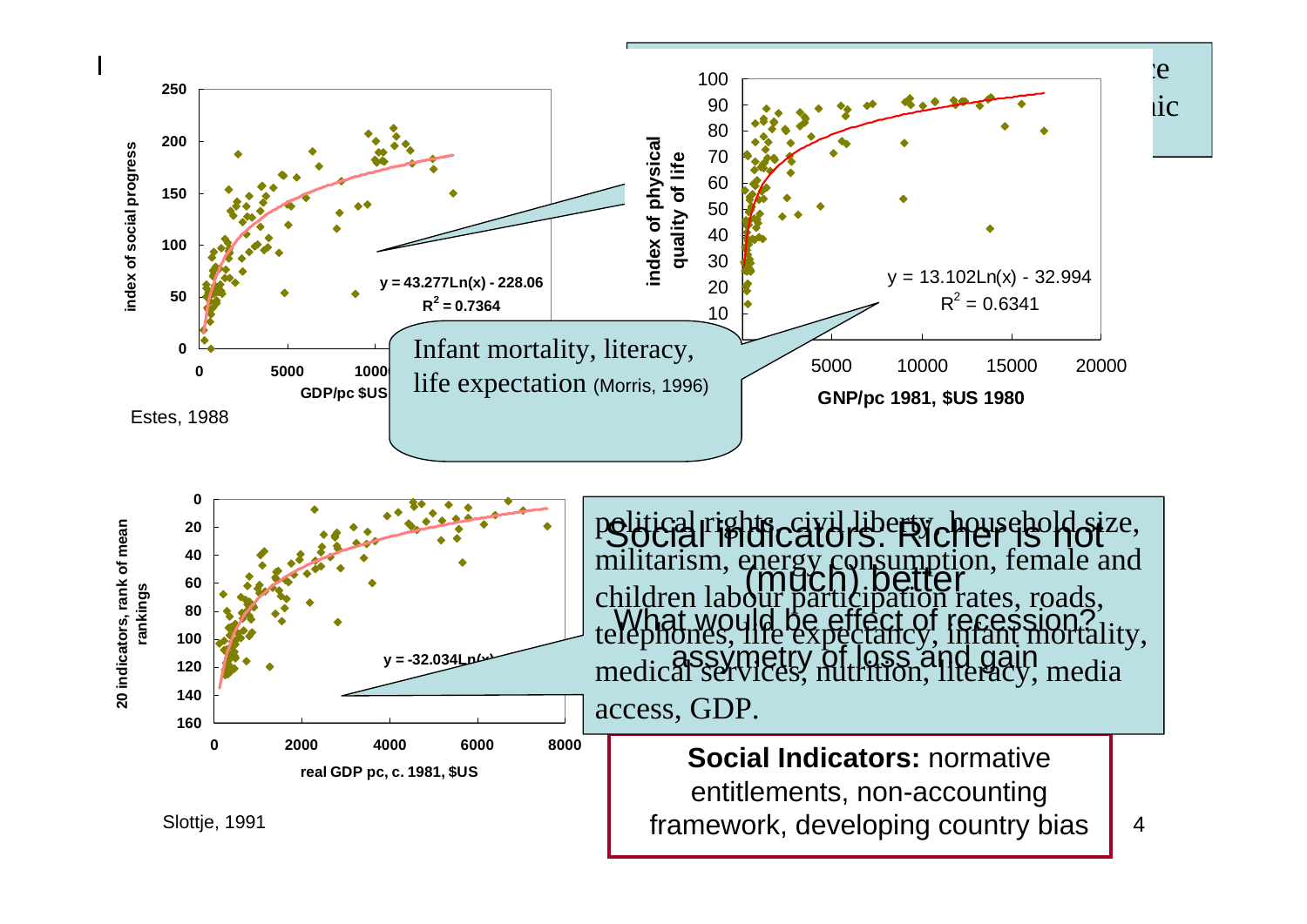# Dynamics of hedonic experience

- "Taking all things together, would you say you are very happy, quite happy, not very happy, not at all happy?"
- "All things considered, how satisfied are you with your life as a whole these days?"
- Hundreds of thousands of responses, over sixty years, scores of countries
- Does money buy 'happiness'? Does economic growth improve the human lot?
- Economic growth prime test of national performance
- What is at stake?
	- **Right** Money buys happiness. Justifies 'business as usual' and market liberalism.
	- **Left** It doesn't Rejection of market output as sole or prime measure of well-being.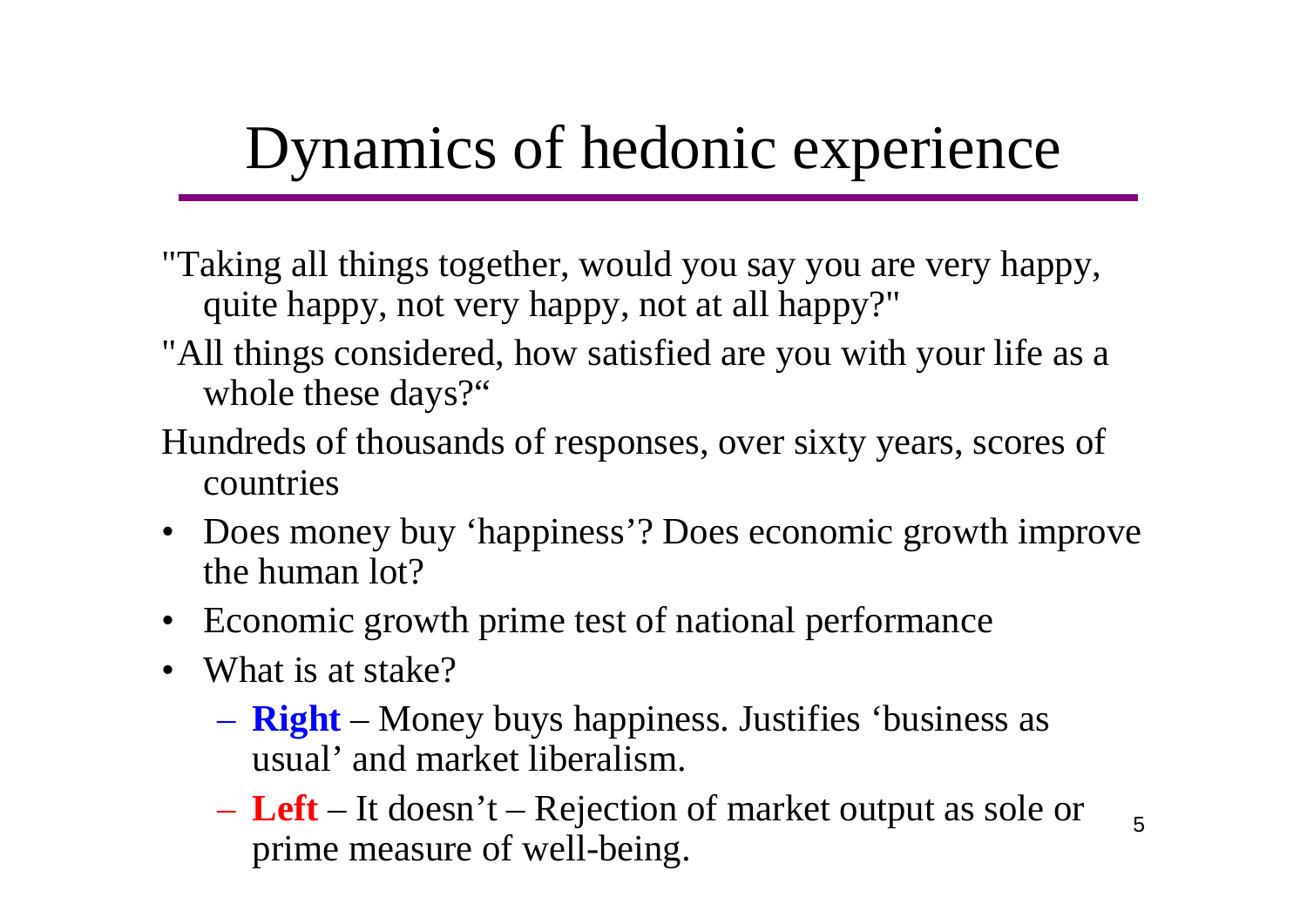#### **'HAPPINESS' doesn't vary much**



Figure 1

UK life satisfaction and GDP, 1973-2002

Mean Happiness and Real GDP Per Capita between 1975 and 1997 for Repeated <sub>200</sub> Cross-Sections of (Different) Americans 9



Di Tella et al, 2006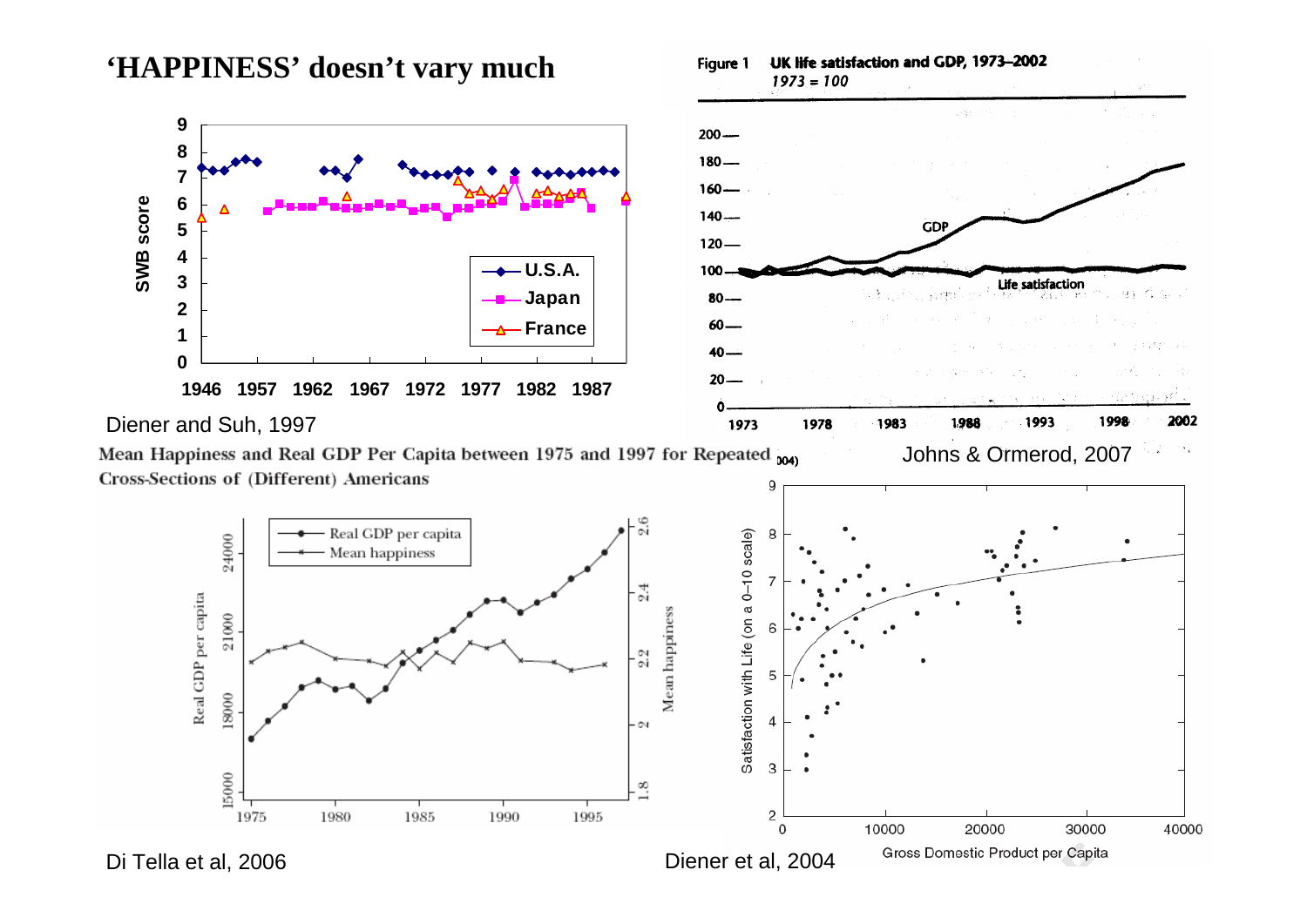#### **Happiness Equations: Happiness** *within* **countries: USA c. 1971**

Figure 2-5: Average Standardized Scores on the Index of Well-Being, by Demograhic Categories, Before and After Adjustment for Income<sup>a</sup>



a The open bars show the average standard scores for the designated subgroups on the Index of Well-Being. The solid bars show these scores adjusted to remove the effects of income differences between the subgroups.

Campbell et al. , *The Quality of American Life* (1976), 52-3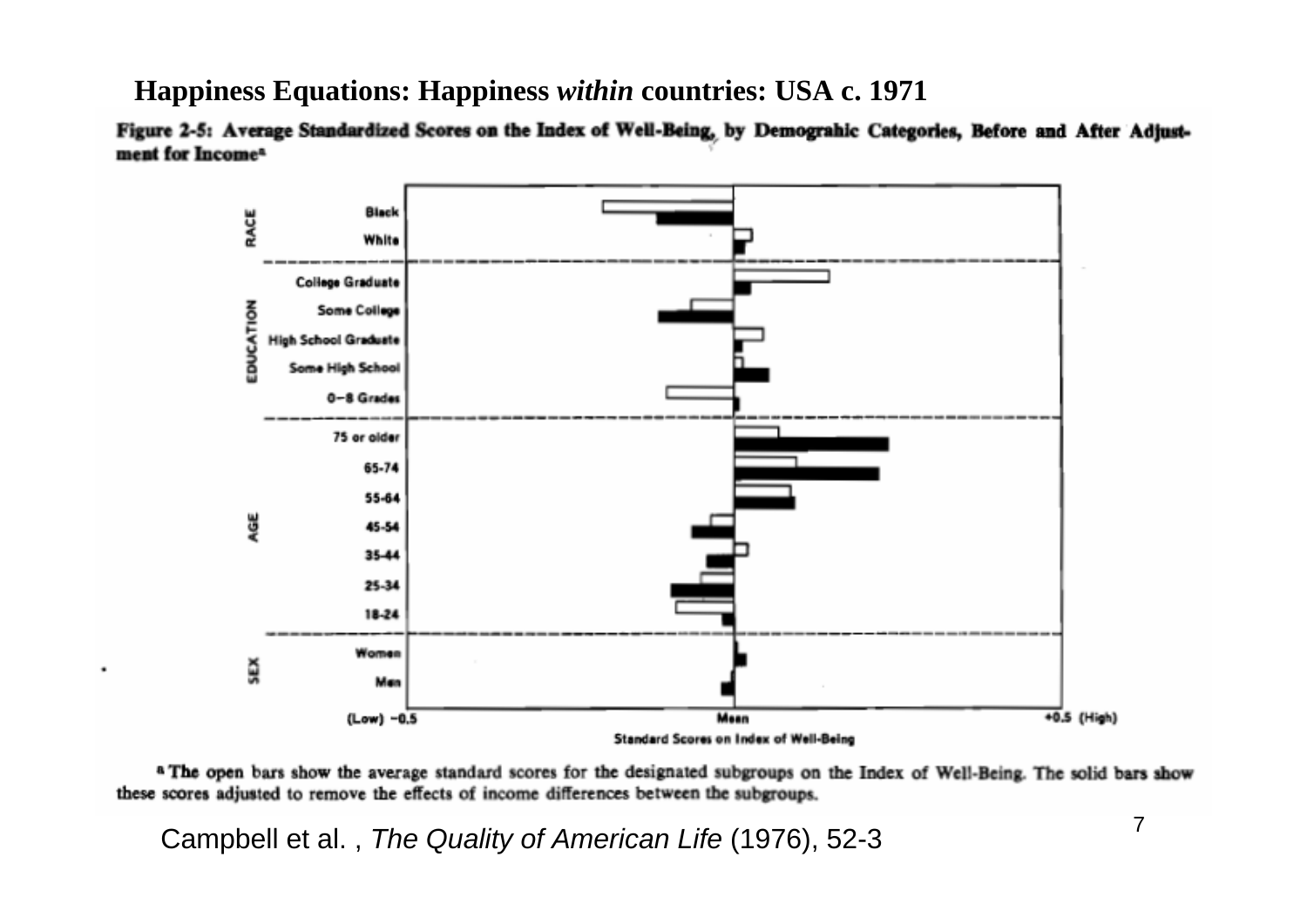#### **Unhappiness arises from social exclusion and personal isolation. Happiness from social connection ['social capital'?]**

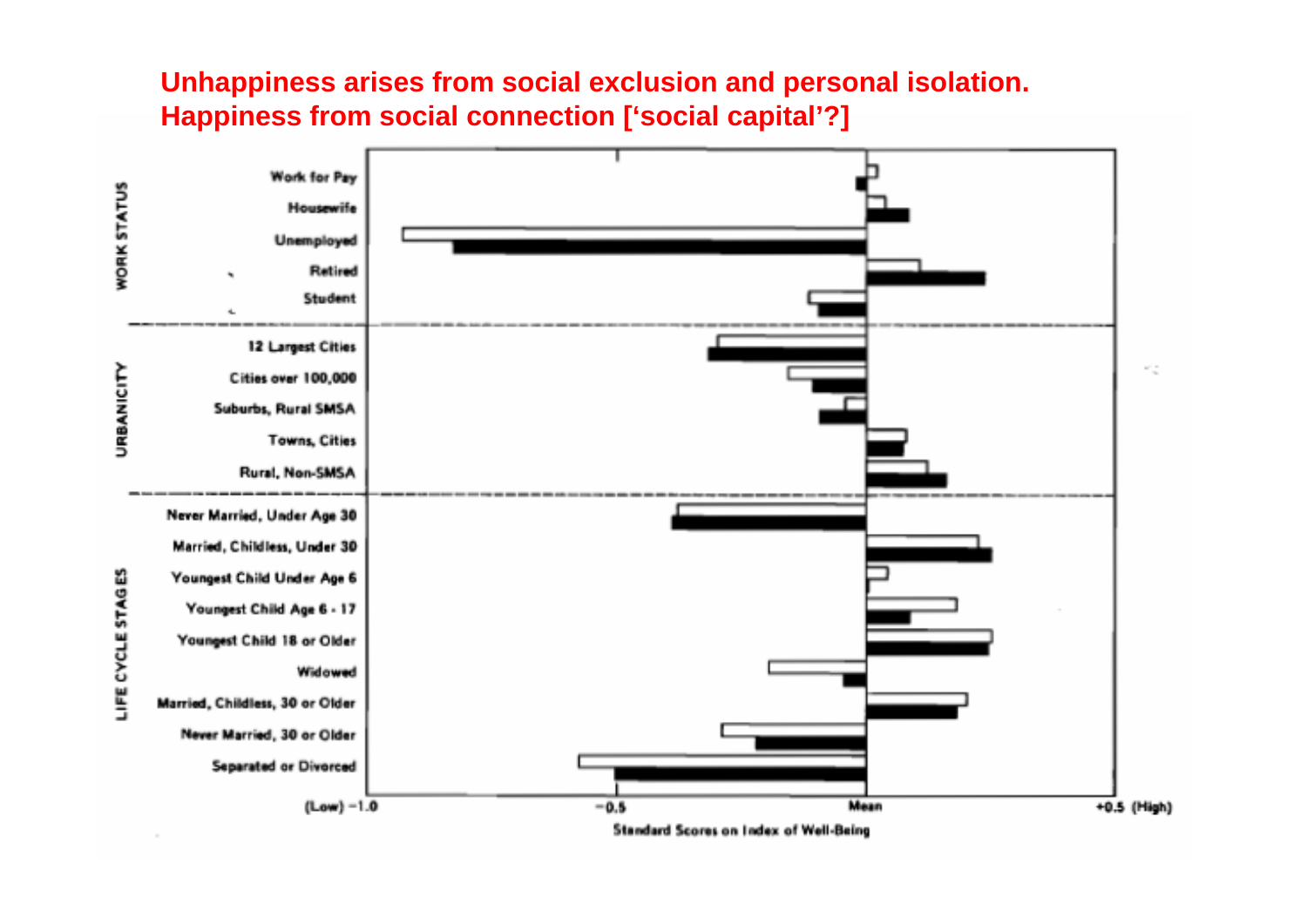In advanced countries, most people are 'happy'

35

30

25

20

15

10

5

Percentage of Population



#### unhappy

Mean Happiness and Real Household Income for a Cross-Section of Americans in 1994



Oswald, 2007---UK

Di Tella et al, 2006--USA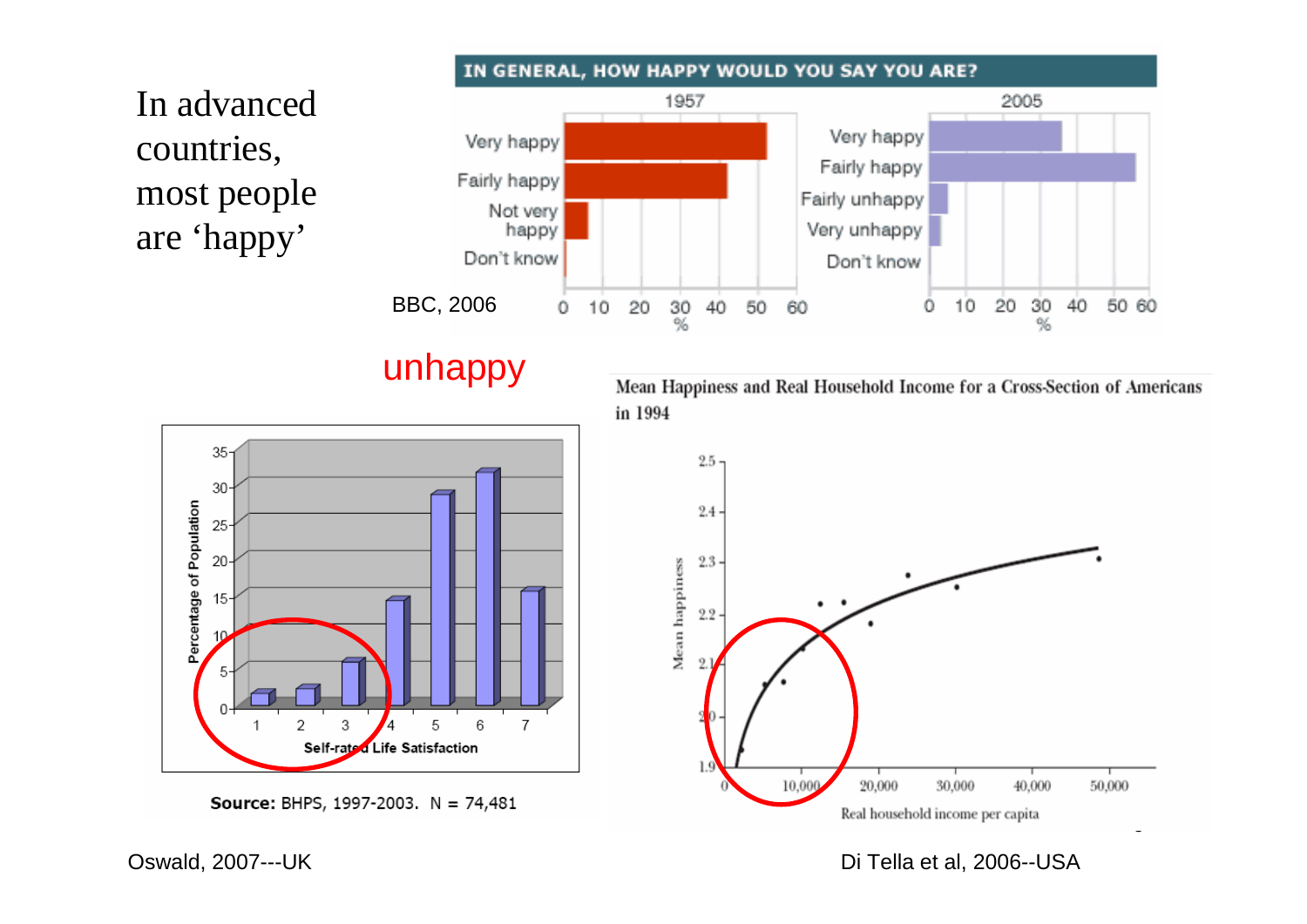### Happiness as positional good

• Raising everyone's income by the same percentage does not change relativities.

'when everybody is somebody, then nobody is anybody' [W. S. Gilbert]

- •The 'hedonic treadmill': habituation dissipates 'happiness'
- •Useful to know – people 'happy' but 'insatiable'.

Figure 6: Change in Happiness following an Income Shock

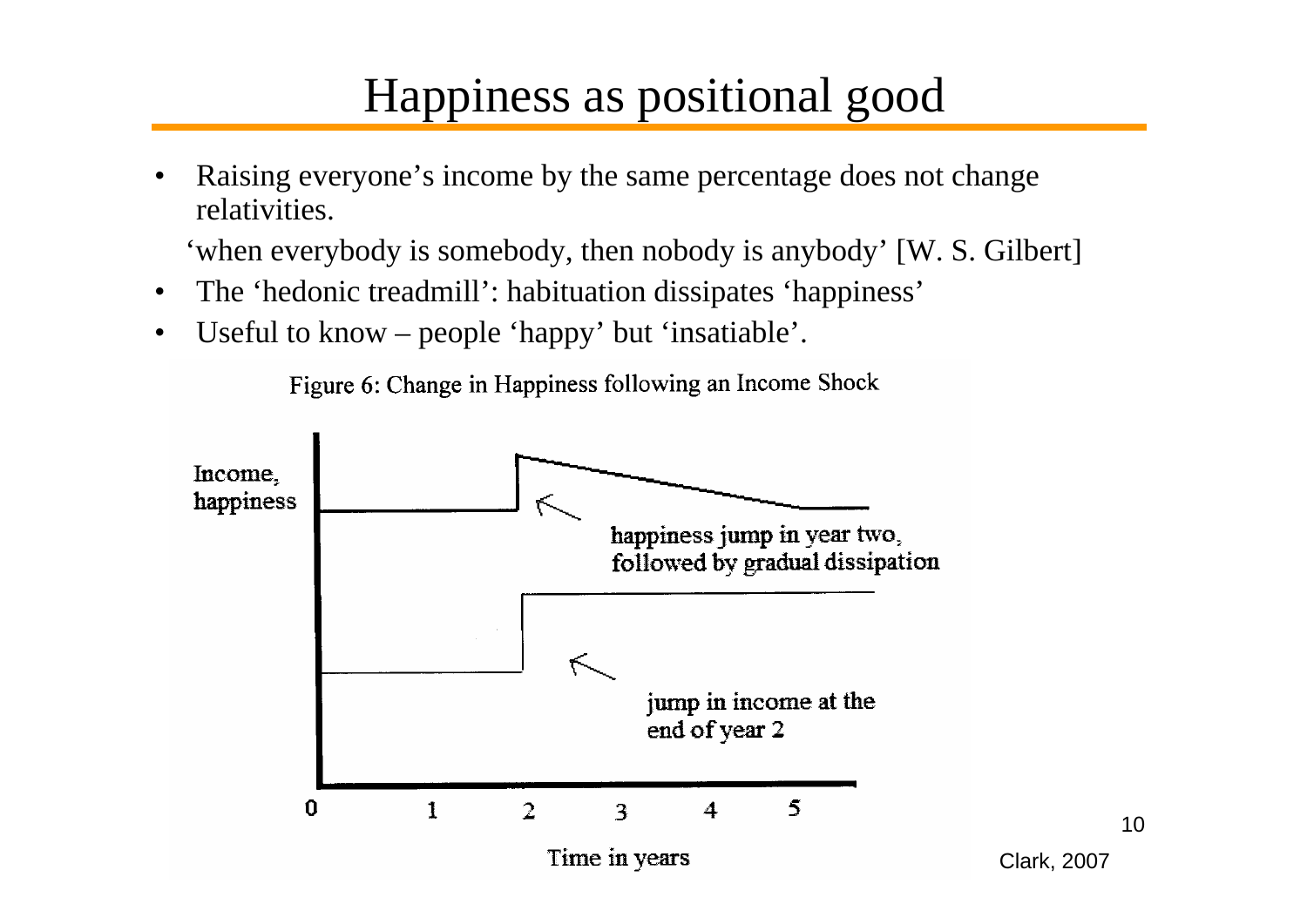# So -- does money buy happiness?

- For poor countries, but not for rich ones.
- Within countries, higher income produces more happiness.
- In rich countries, vast majority of people are happy/very happy.
- Small minority *are* unhappy.
- Predictors of unhappiness: unemployment, loneliness, separation, ethnicity, mental disorder.
- Recession likely to generate more unhappiness
- Materialism weaker than social connection perhaps a substitute for social connection?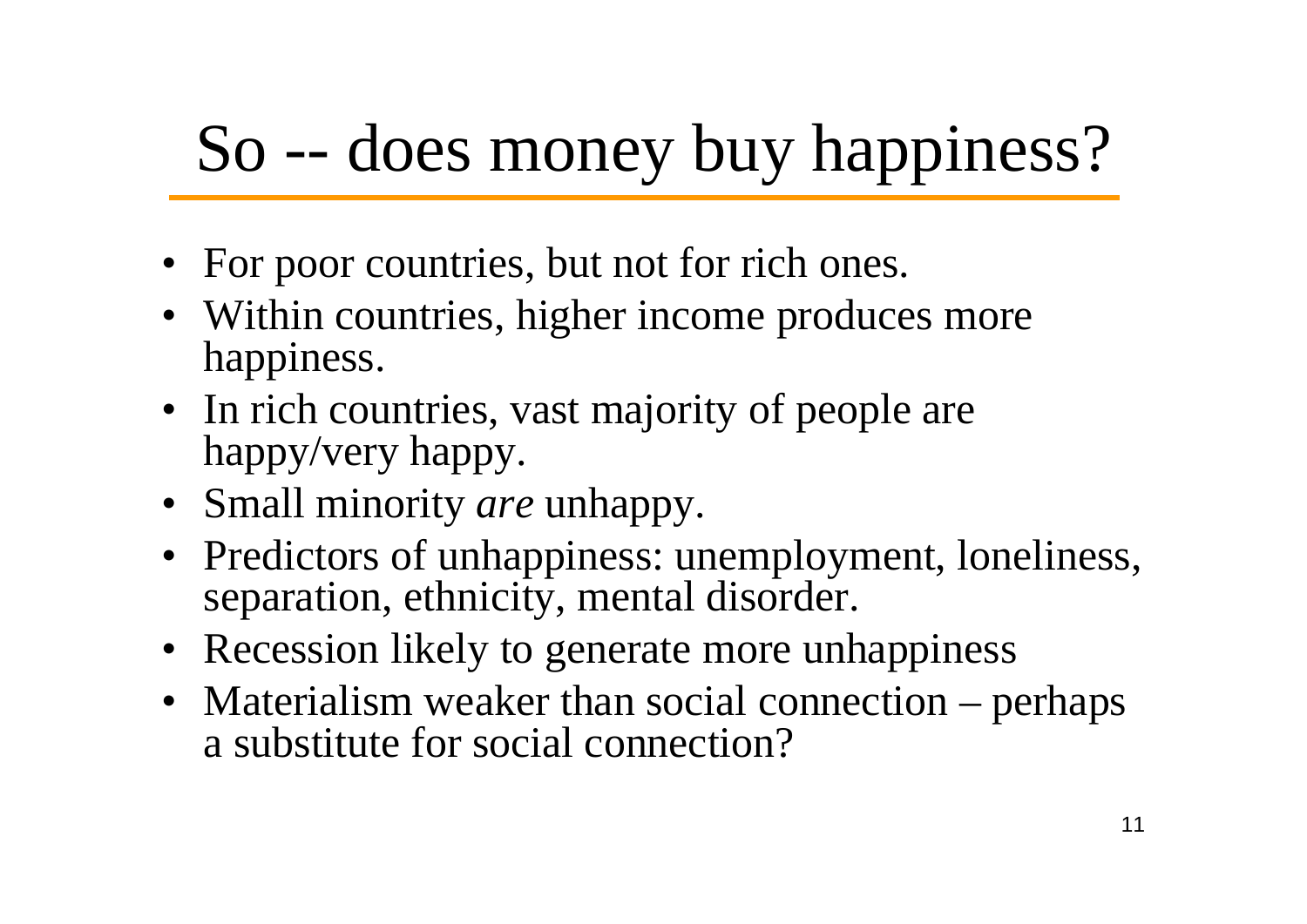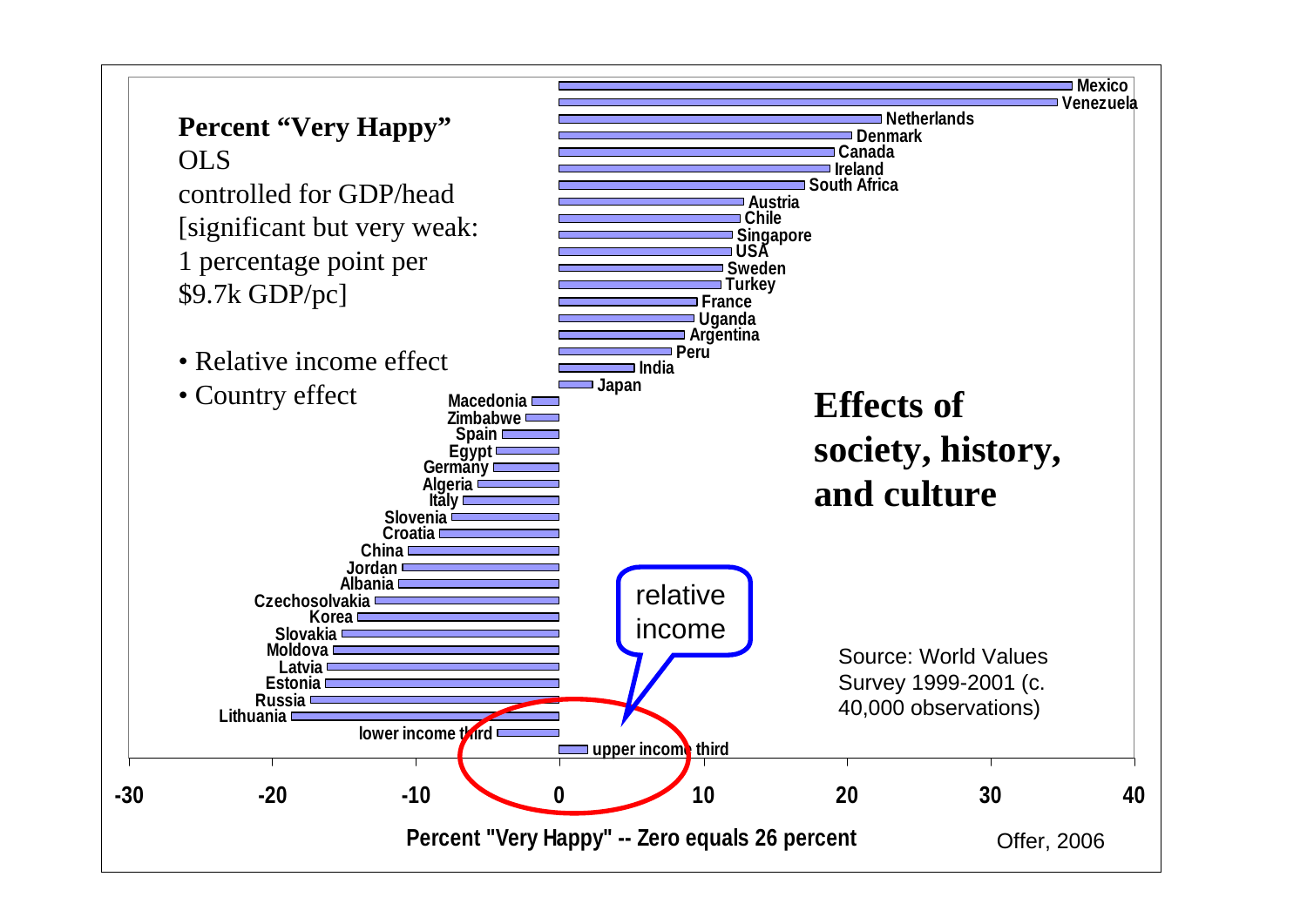### Should government promote "happiness?" • **NO:**

- Most people already "happy" or "very happy"
- "Happiness" not responsive to economic growth/levels of income
- Increase in satisfaction short-lived
- •Suffering when growth declines.
- •So prime objective should be economic growth.

• **YES?**

- Status race is wasteful.
	- A loser for every gainer. More pain than gain (asymmetry of gain and loss)
	- Losing stressful. Inequality associated with deprivation
- Do something: "Gongs" cheaper than BMWs.
- Tax positional expenditure, e.g. extra work, *J*uxury
- Target "unhappiness" rather than happiness
	- E.g. unemployment/inflation c. 5:1
	- Mental health [incidence like 'unhappiness']
	- Schopenhauer: art and reflection as refuge from status race. E. g. Buddhism, culture.



ness and Real Household Income for a Cross-Section of Americans in 1994

2.5

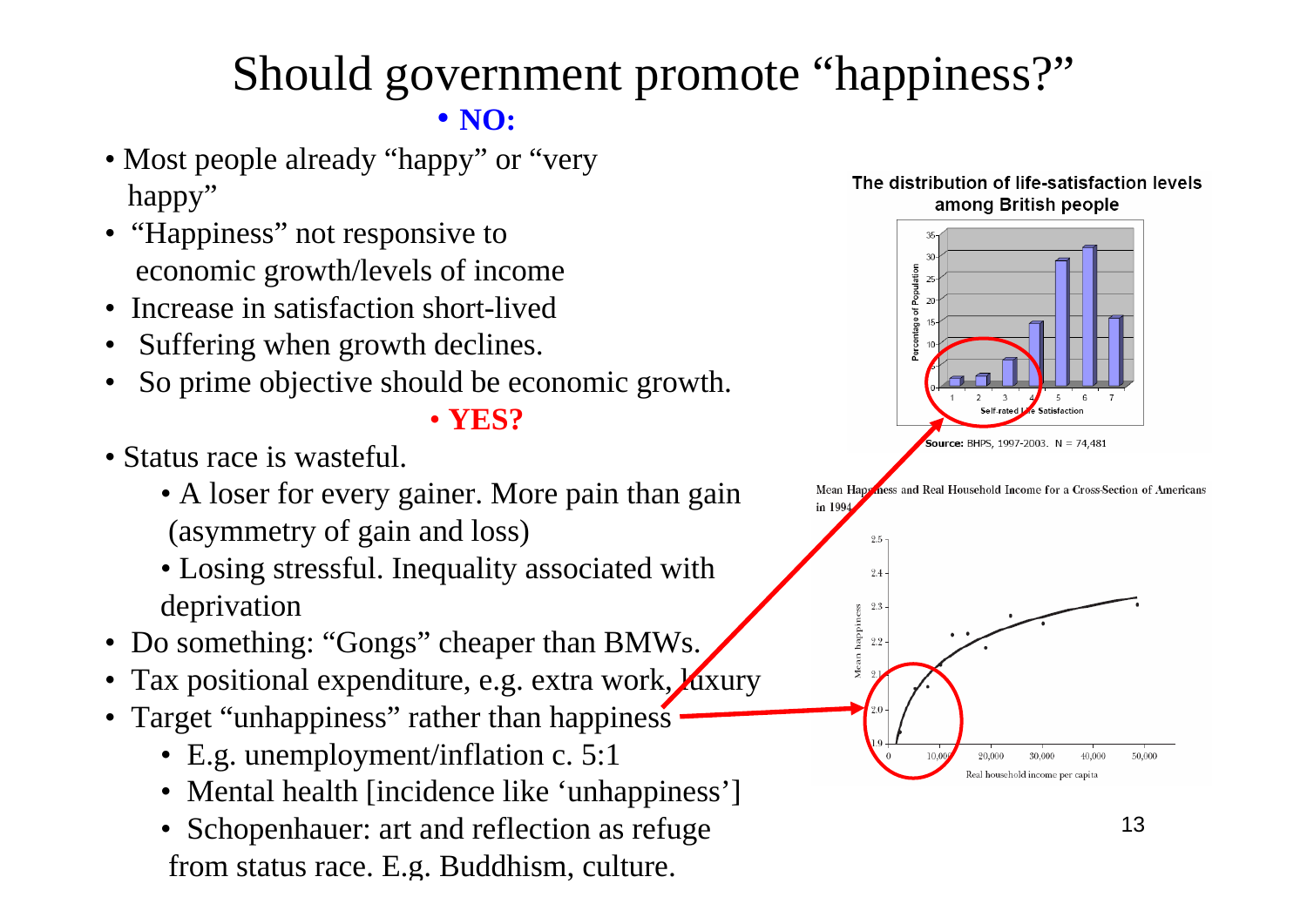# 'Authentic happiness'

- Martin Seligman and 'Positive Psychology'
- • The six virtues:
	- Wisdom and Knowledge
	- Courage
	- Humanity
	- Justice
	- Temperance
	- Transcendence
- Happiness:
	- Positive emotion (hedonic: the pleasant life)
	- Engagement (the engaged life)
	- Meaning (the meaningful life)
- [Aristotelian notion of happiness as virtue over complete life: 'eudaimonia']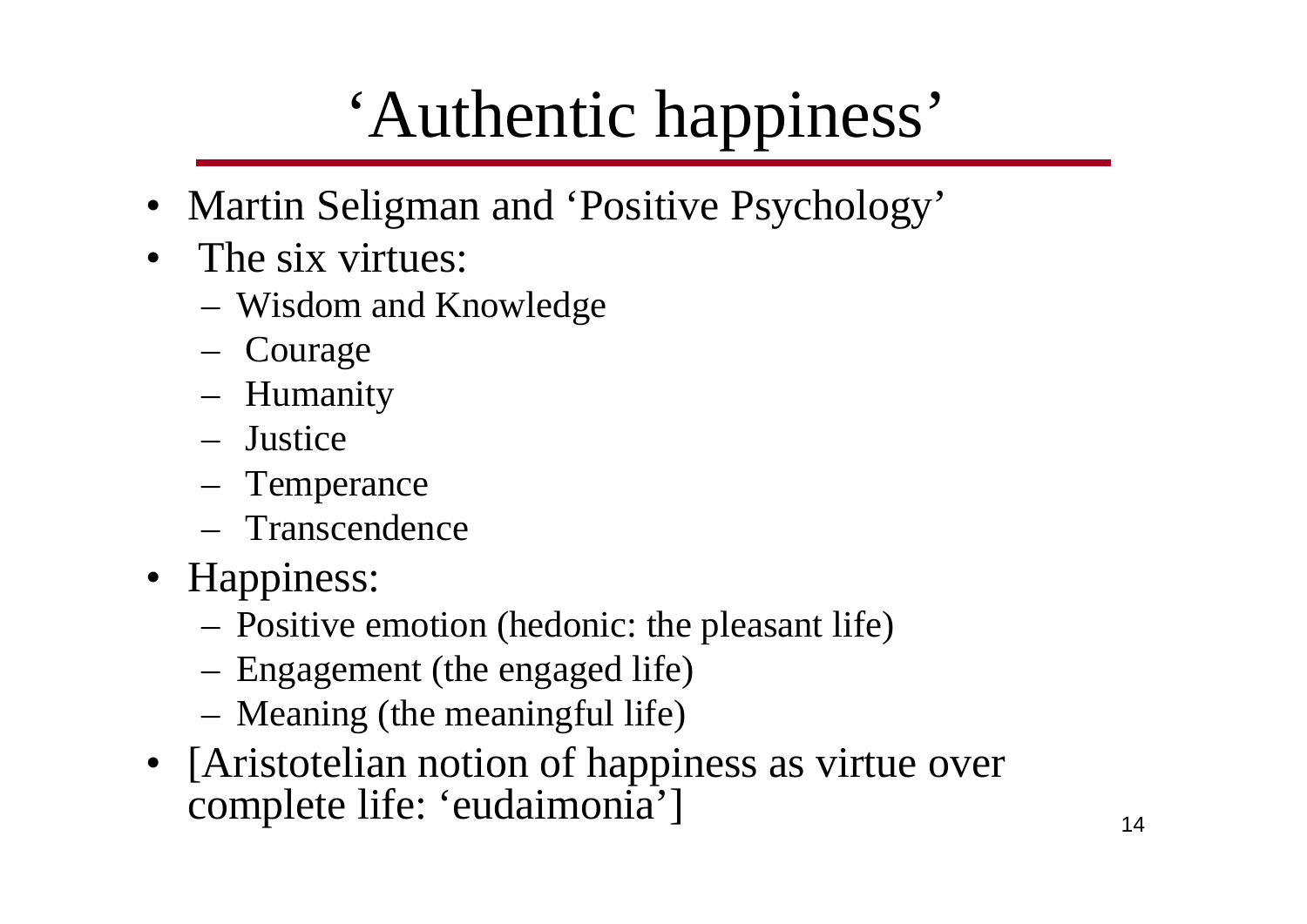# The therapeutic state? 'positive thinking'

- Form of social conditioning
- •Cognitive Behaviour Therapy
- •Interventions: e.g. 'three good things in your life'
- Wellington College (annual fees £24,000)– teachs happiness
- Young Foundation: 'Local Well-being project' [Manchester estates] – 'Can we immunise young people against unhappiness and depression?' inculcate 'Emotional resilience'
- Issues:
	- Is virtue an end or a means? Instrumental or substantive?
	- What can motivate engagement in consumer society?
	- Virtue a communitarian conception, happiness a liberal one
	- Is engagement always in a good cause?
	- Tolerate the intolerable, or change it?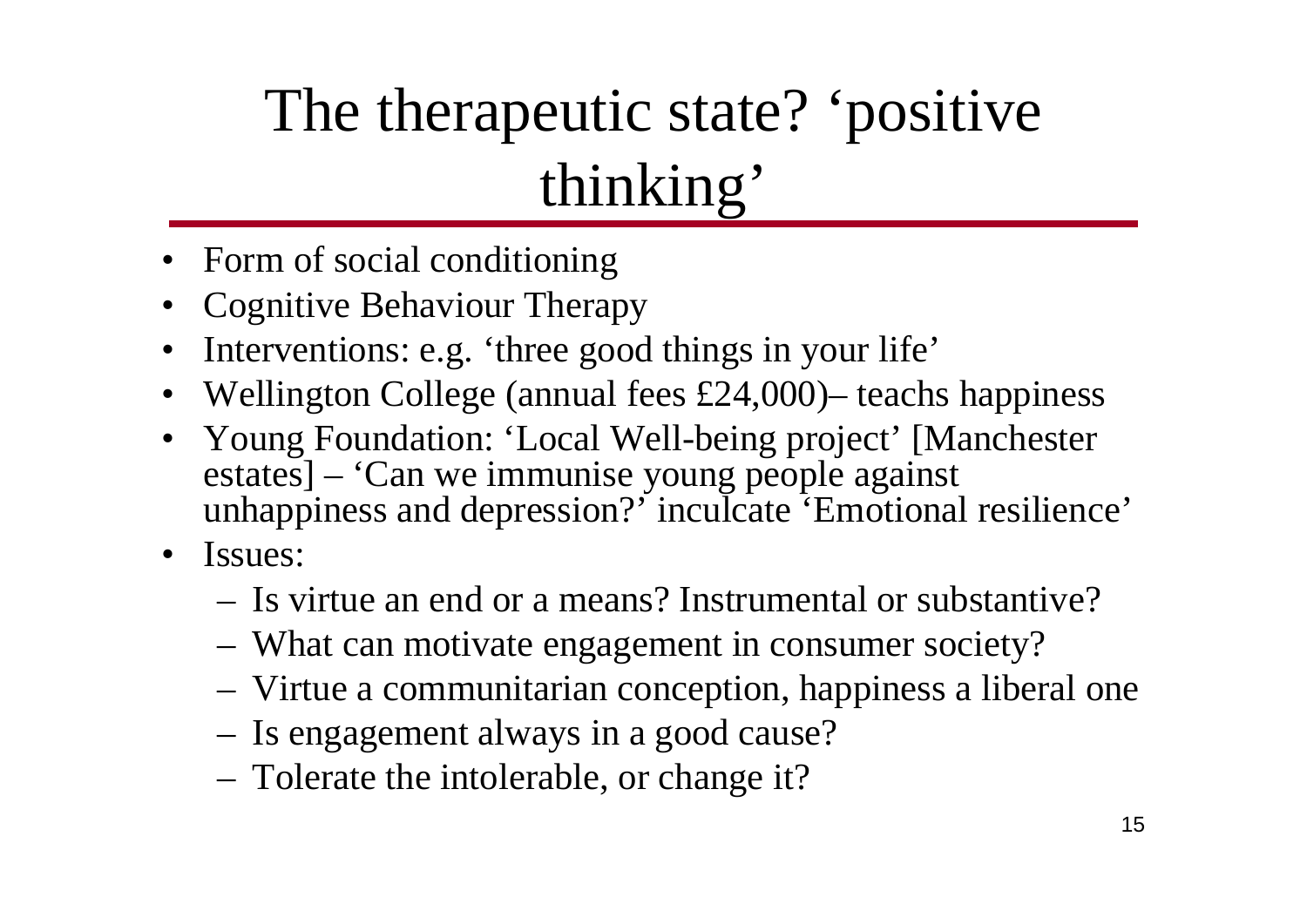#### **'Affluence breeds impatience, and impatience undermines well-being'**

#### *Myopia gives rise to bad choices:*

'There is no quality in human nature, which causes more fatal errors in our conduct, than that which leads us to prefer whatever is present to the distant and remote.'

[David Hume, *Treatise on Human Nature*]

16



- **Commitment problem:** sacrifice now for something better later?
- **Calculation intractable.** Other problems too future radically inscrutable.
- **No algorithm** available, so fall back on tried and tested 'commitment solutions', like education, insurance, marriage.
- **Role of government** to act as commitment agent for society. Long-term.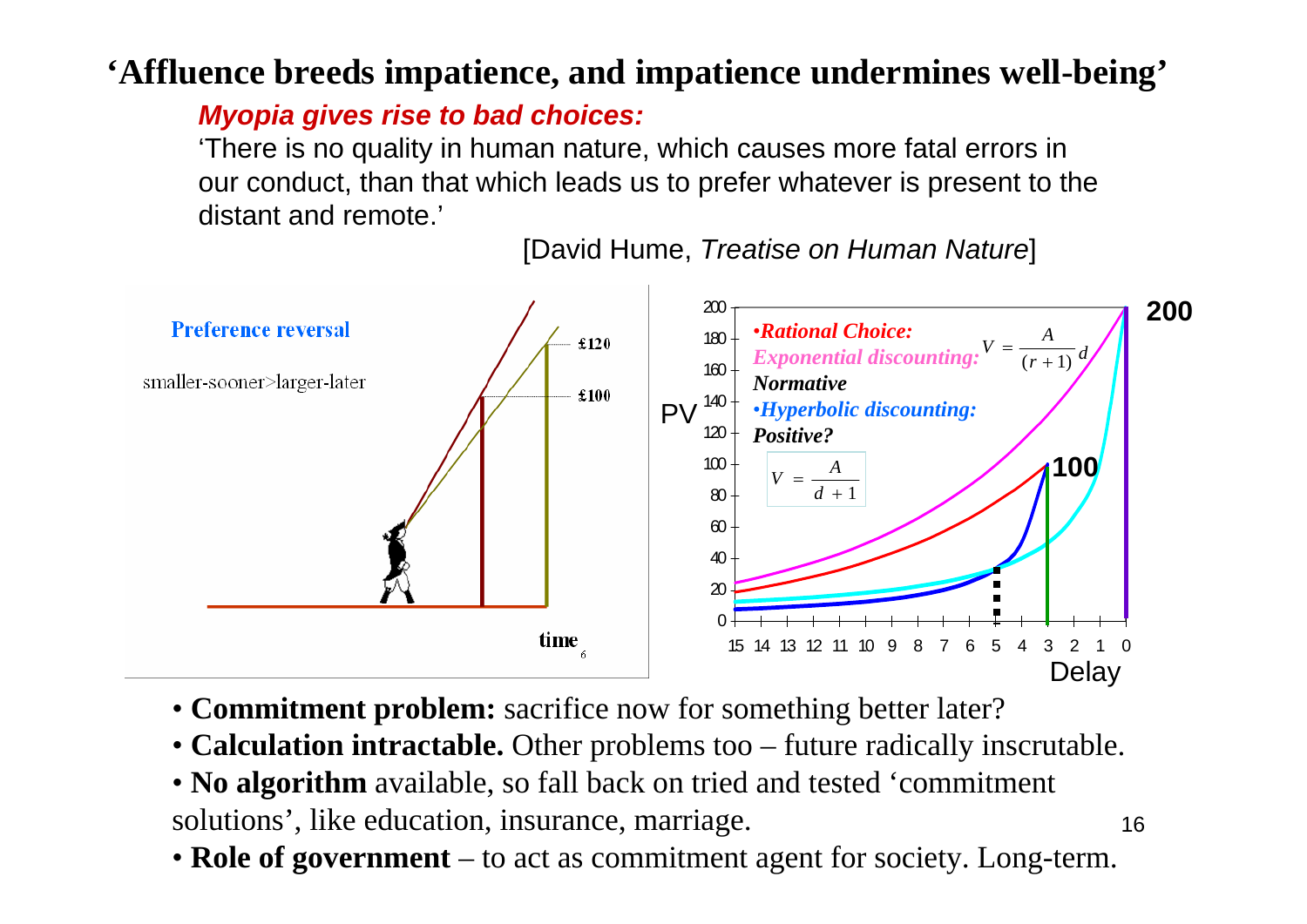### Eating as a commitment problem=>obesity



Fig. 7.1. Mean adult Body Mass Index (BMI) in the United States and England and Wales, c.1930-1998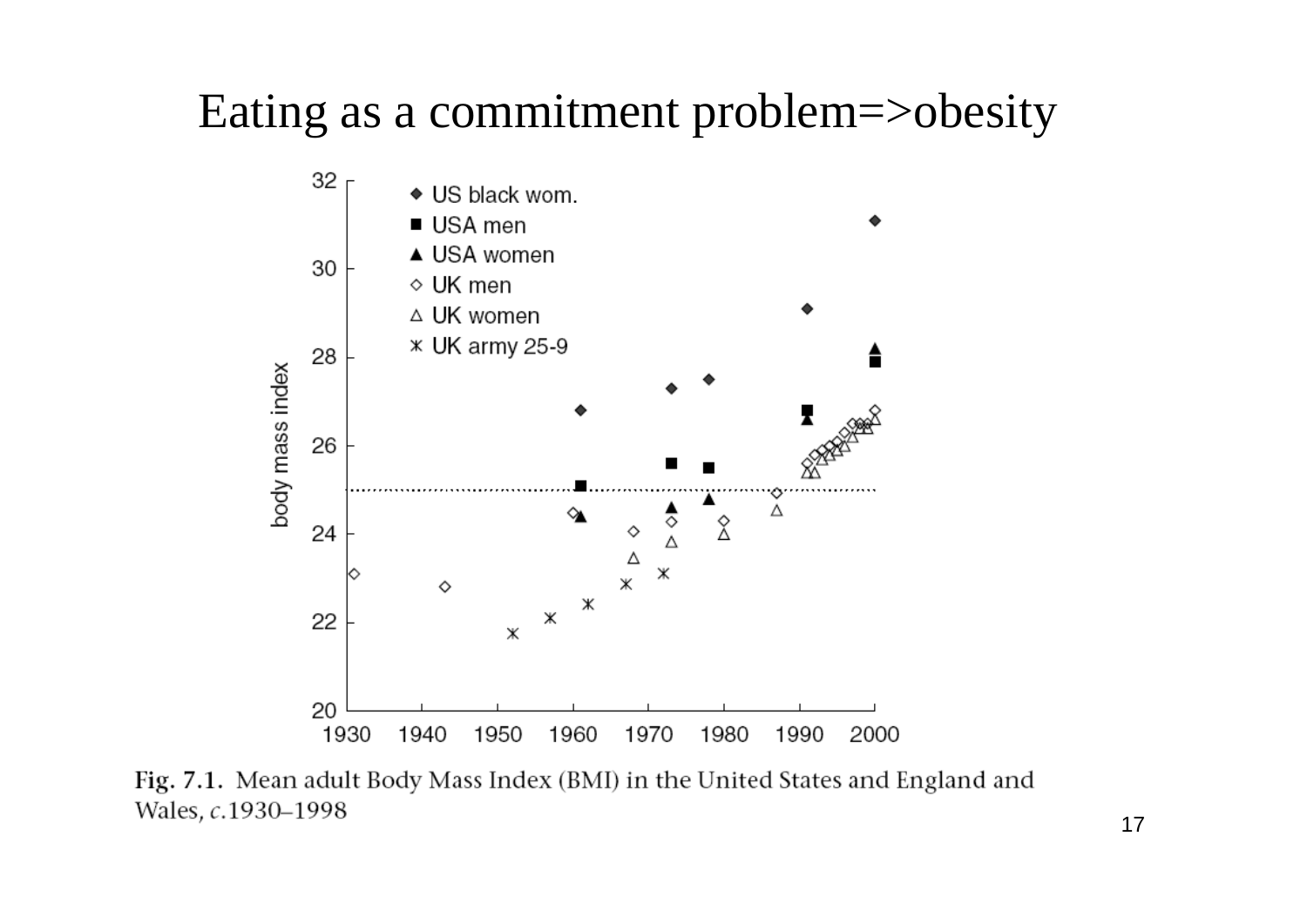# Why? flow of innovations undermines commitment

- Novelty [e.g. fast food] overwhelms existing commitment devices [e.g. family meal]
- •Novelty induces short term ('myopic') bias, and habituation.
- • Without protection of commitment devices, exposure to swamping and habituation.
- Vendor leapfrogging:
	- Club music: rising volume.
	- McDonald's hamburgers: rising size.
- • Hence 'paradox of happiness': rising income, stagnant wellbeing
- • Problem is not to maximise consumption, but to slow it down, to *pace* it.
- •Under affluence, scarcity becomes scarce.
- •Objective: optimal 'flow' of psychic reward.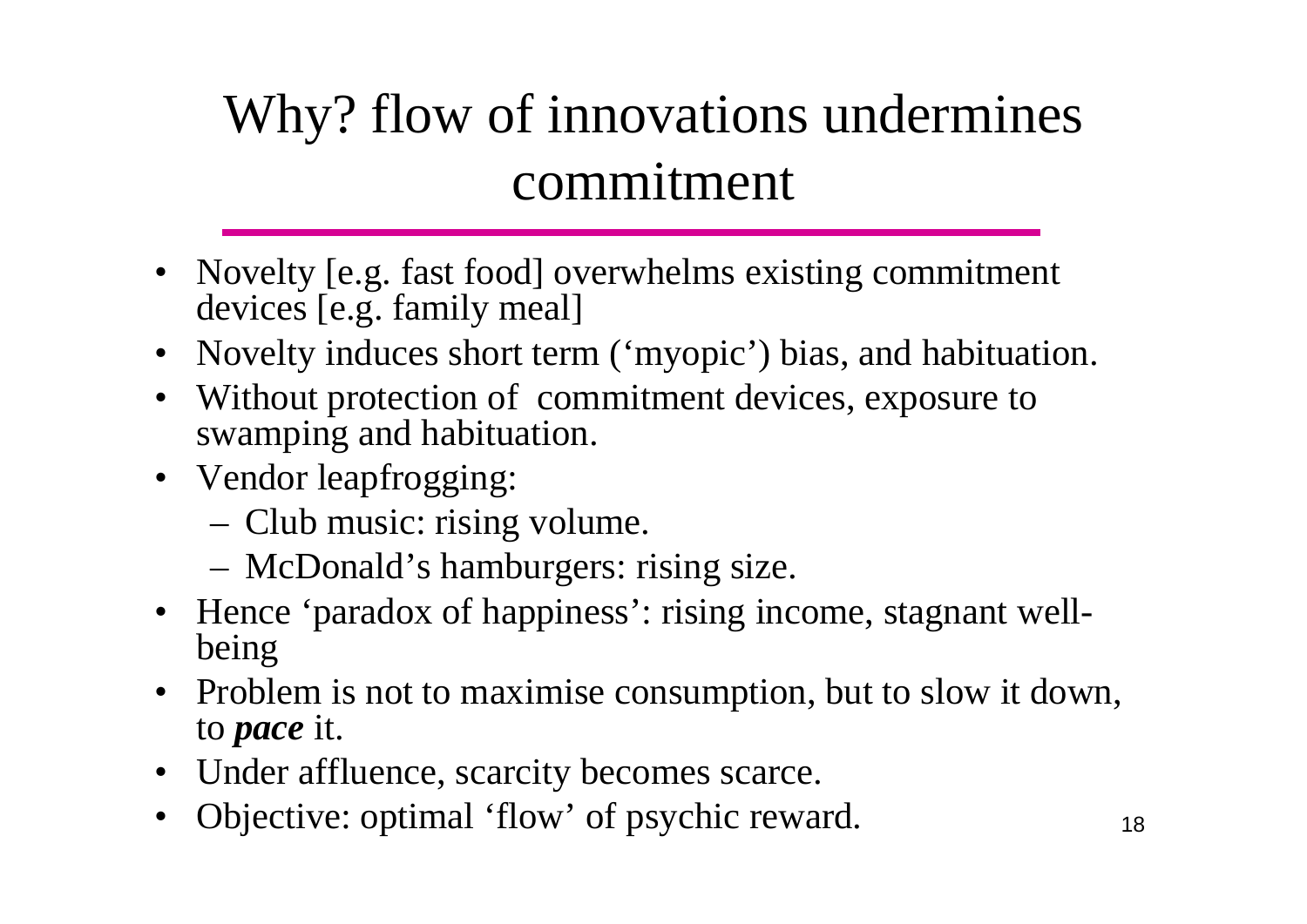### *What is government for? to solve commitment problems*

- $\bullet$ If choice were easy, no need for social intervention.
- Problem of **'internality',** i.e. self-harm. If choice is fallible, adult choosers can use external help. 'Optimal paternalism'
	- – E.g. drink driving. Judgment deteriorates with each additional glass. Law provides external 'stopping rule'
	- – Gruber & Mullainathan (2001) Tax on cigarettes increased smokers 'happiness'. Helped them solve self-control problem.
- Distribution of 'goods in kind' constrains choice:
	- –UK 'housing benefit'
	- $-$ USA food stamps
	- Free education
	- UK National Health Service
- Mandatory saving: 'National Insurance', 'Social Security'
- • Even conservatives don't act on their own 'nanny state' rhetoric. They advocate:
	- constitutional constraints, balanced budget amendments, term limits, war on drugs, salvaging risk-taking bankers.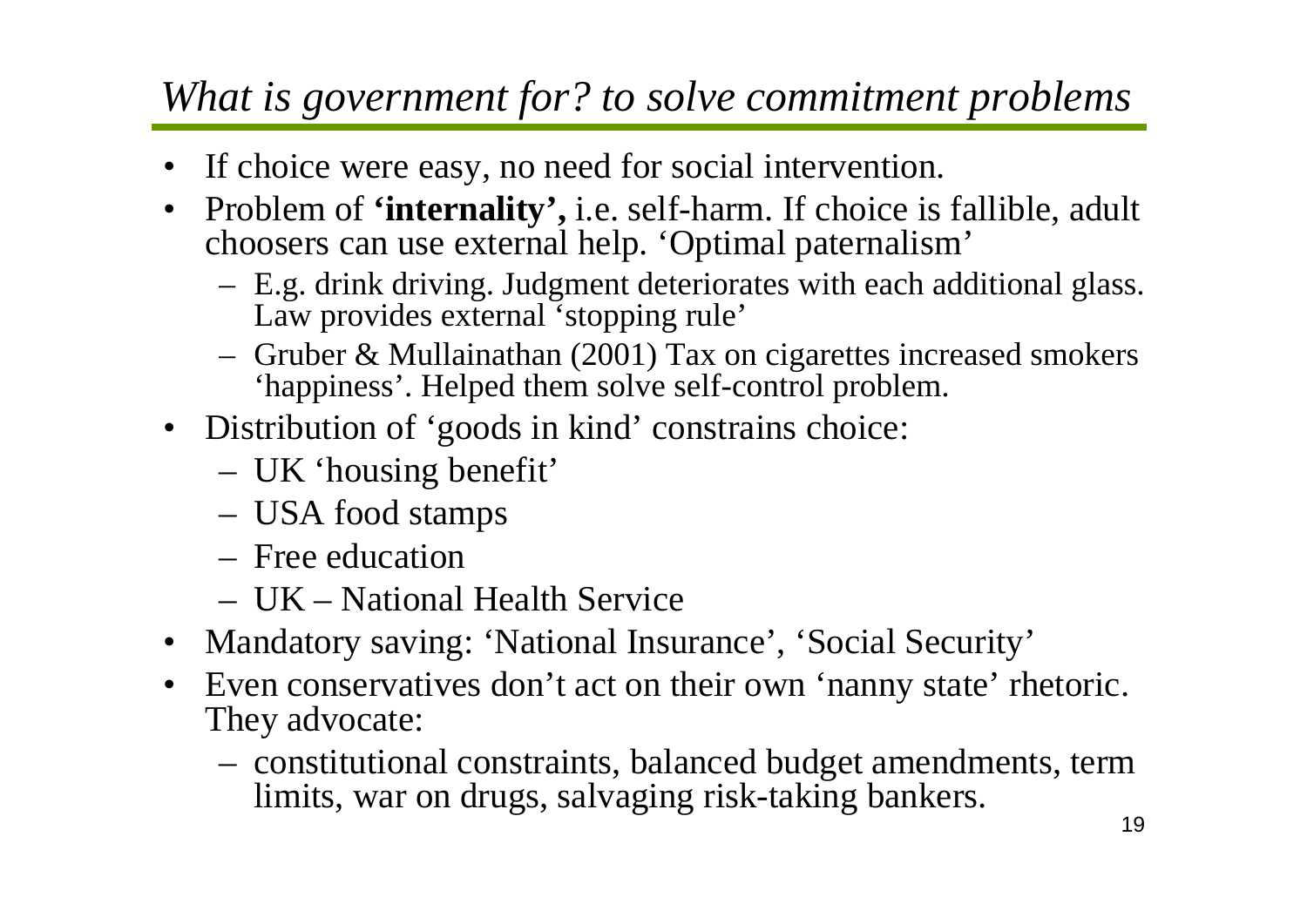### **Free markets make you fat!**

#### Percentage Obese by Welfare Regimes, c. 1990-2000

|                    |           | <b>Percent Obese</b> |        |
|--------------------|-----------|----------------------|--------|
|                    | Countries | Male                 | Female |
| Nordic             | 5         | 14.8                 | 15.3   |
| Continental        | 8         | 15.1                 | 15.0   |
| Market-liberal   7 |           | 22.5                 | 23.8   |

| Difference according to welfare regime:                          |  |                                        |  |
|------------------------------------------------------------------|--|----------------------------------------|--|
| Male:                                                            |  |                                        |  |
| One way analysis of variance: F=7.1, P<0.01                      |  |                                        |  |
| Post hoc Scheffe test:                                           |  | Liberal -v- Continental p<0.05         |  |
|                                                                  |  | Liberal -v- Nordic<br>p<0.05           |  |
|                                                                  |  | Continental -v- Nordic not significant |  |
| Female:                                                          |  |                                        |  |
| One way analysis of variance: F=6.8; P<0.01                      |  |                                        |  |
| Post hoc Scheffe test:                                           |  | Liberal -v- Continental p<0.05         |  |
|                                                                  |  | Liberal -v- Nordic<br>p<0.05           |  |
|                                                                  |  | Continental -v- Nordic not significant |  |
| Source of data: International Obesity Task Force Prevalence Data |  |                                        |  |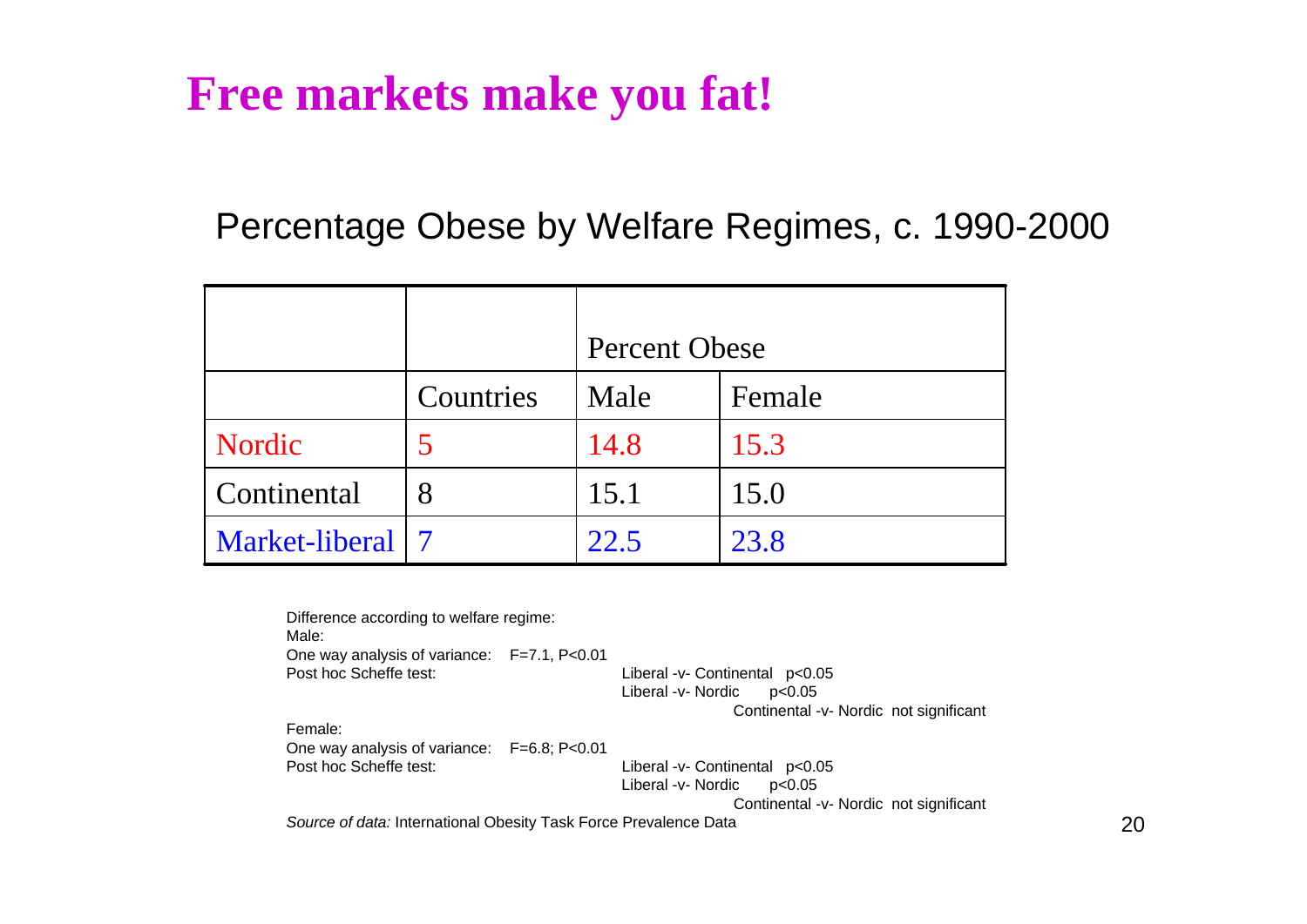# Rationality, myopia, commitment? Imply different visions of well-being

- Markets satisfy demand for arousal.
- But 'creative destruction' undermines sense of security
- • Government as commitment agent
- Pensions: pay as you go.
- Education/health choice between myopic 'efficiency' and long-term stability and 'intrinsic motivation'
- Labour markets. 'Race to the bottom' of 'flexible labour markets' vs. 'high [wage] road'.
- • Underwrite parenting: human, social, cultural capital.
- Choice vs. prudence: gambling, drink, drugs, smoking
- Youth. Alternatives to alcohol.
- Urban layout 'free for all' or planning
- Large current challenges raised by time-inconsistency:
	- Oil depletion
	- Climate change
- • May be beyond resources of the market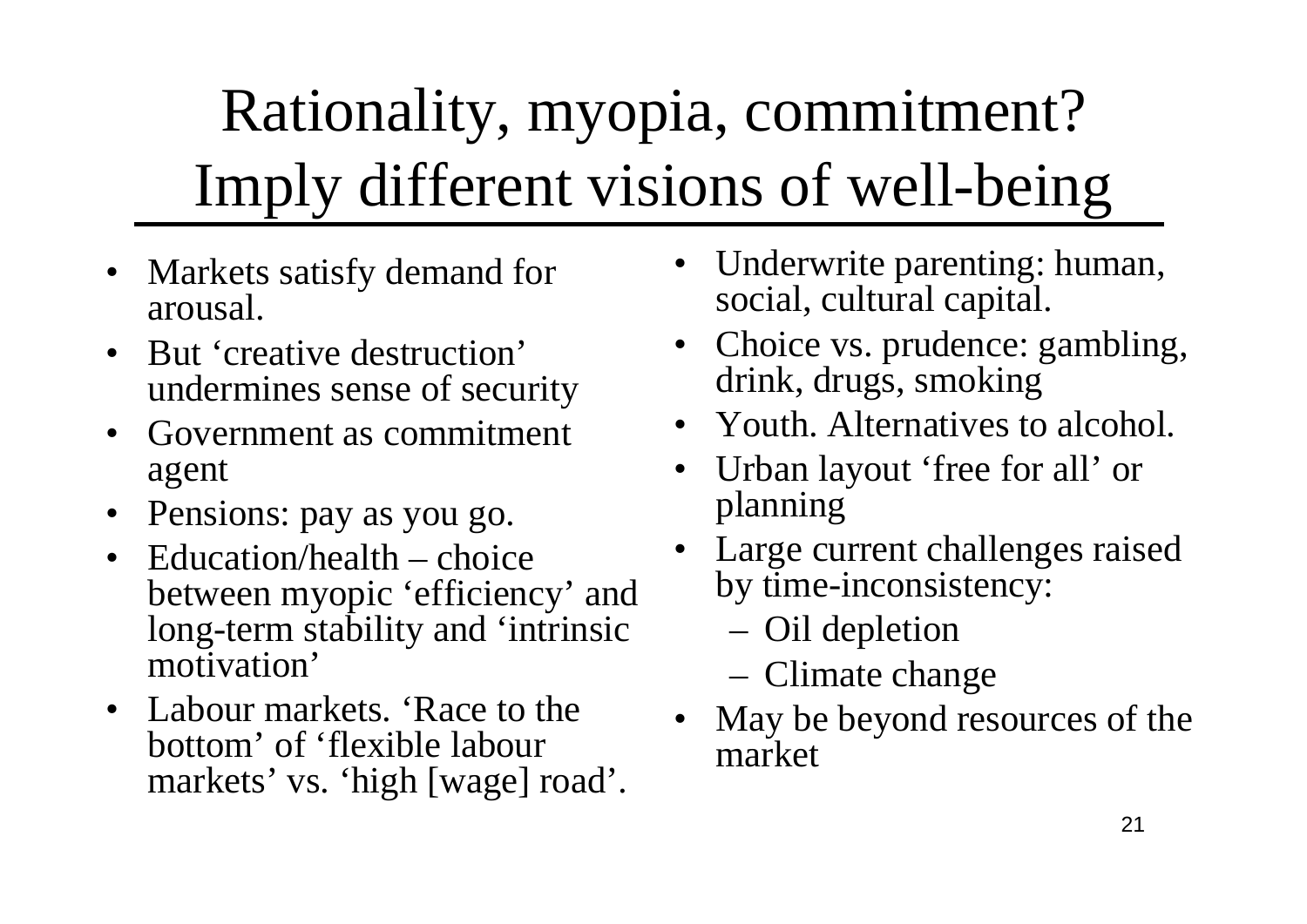# Conclusion: a role for government

- In the short-term, target unhappiness rather than happiness.
- To promote well-being, focus on the long term, which is difficult for individuals to achieve, and beyond the reach of markets.
- Subject of my talk tomorrow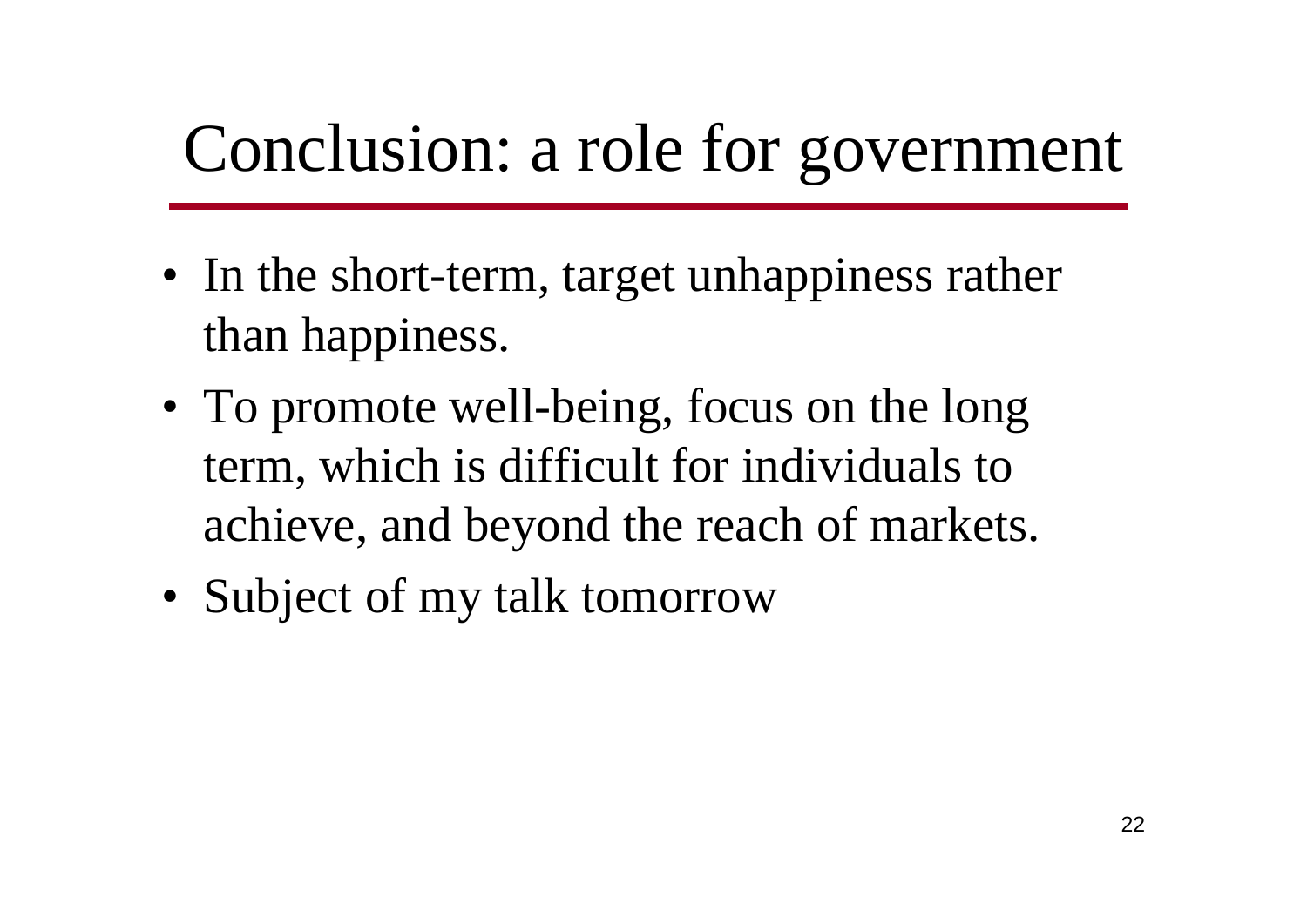### **COMMITMENT IS COSTLY**

- • Cross-section: *Individual* prudence *rises* with affluence
- • Over time: *Social* prudence *declines* with affluence
- •E.g. sexual initiation.

•



**age at first sexual intercourse**

**Gross National Savings, percent of GNP**



**(a) USA, Male Age at First Sexual Intercourse c. 1940s, by Level of Education**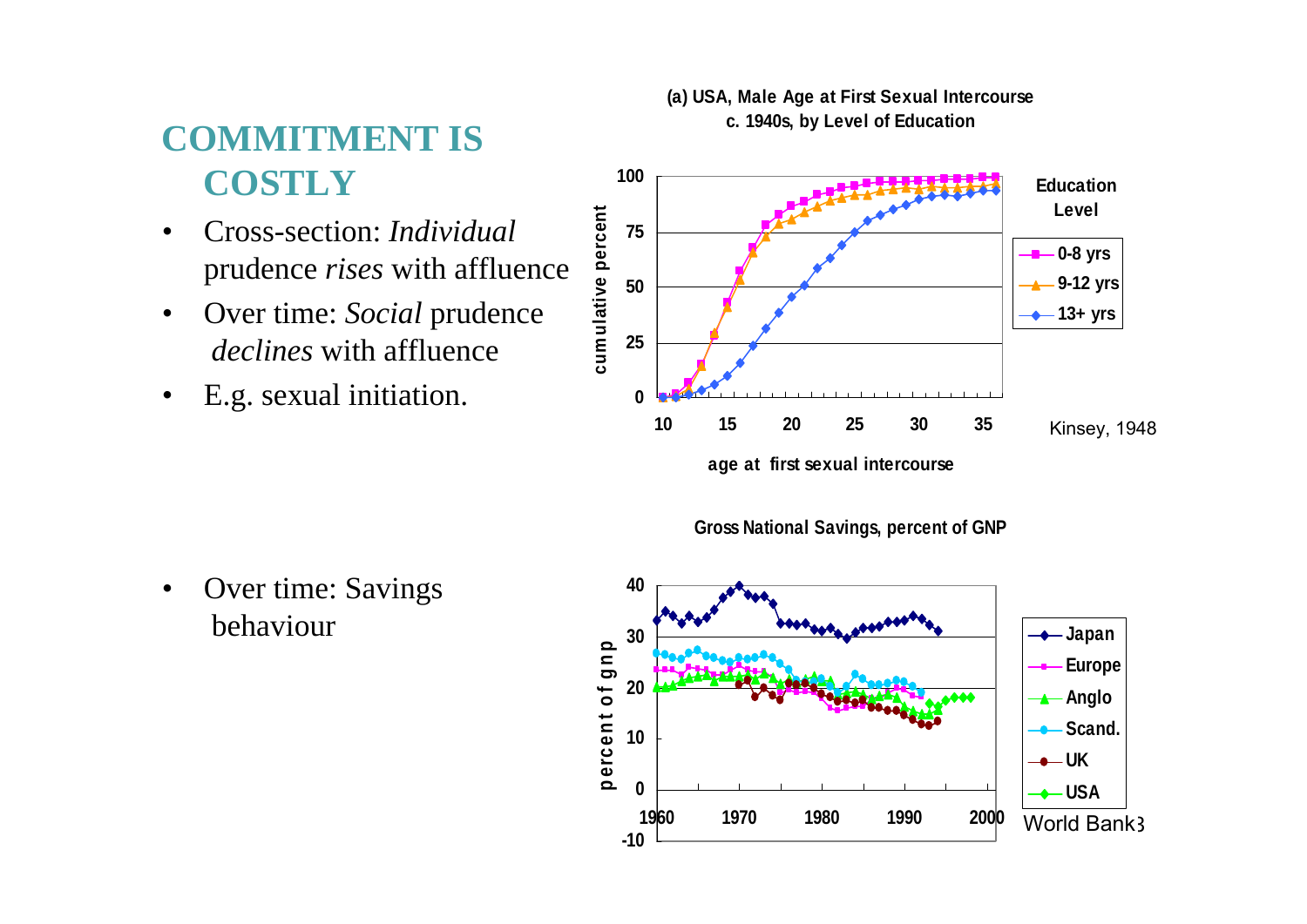- Paternalism is voters' revealed preference.
- Rise of the public sector. 40% plus in most civilized societies.
- Paternalist countries both rich and "happy".



24

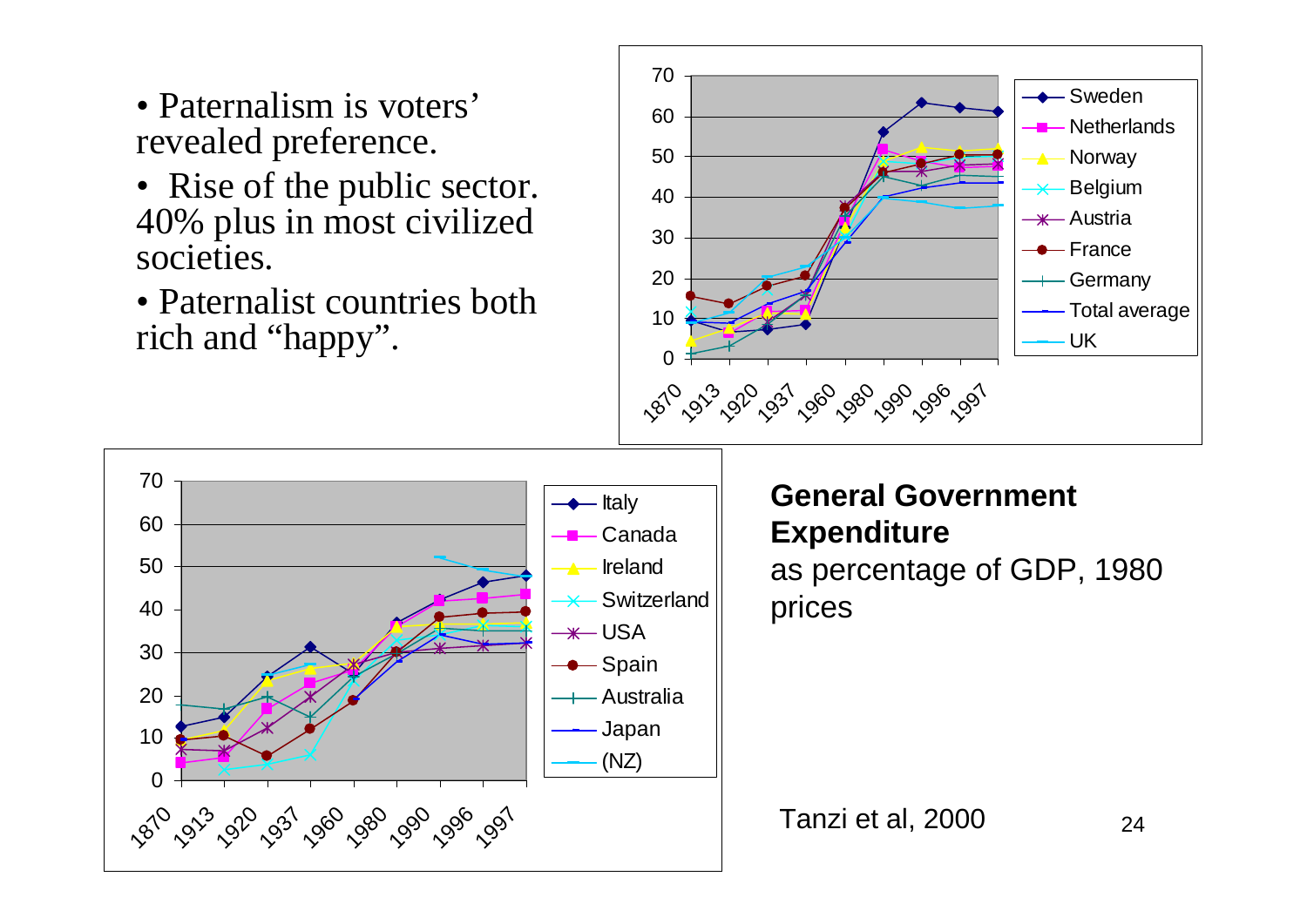# How does government do it?

- Government advantage: Old age, health, education, infrastructure, defence.
- Long-term payoffs difficult for market to provide due to difficulty of long-term contracting.
- Risks: market cycles, currency, inflation, fraud, default, contract ambiguity, inscrutable future. Management costly.
- Government is commitment agent for society's long–term interests.
- Pay-as-you-go solves contracting problem. Dispenses with long-term contract.
- Reflects current democratic equilibrium between providers and recipients.
- Periodic renegotiation keeps it solvent.
- $\bullet$ Anchored in reciprocity norms of overlapping generations.
- $\bullet$ Markets can undermine social capacity for commitment.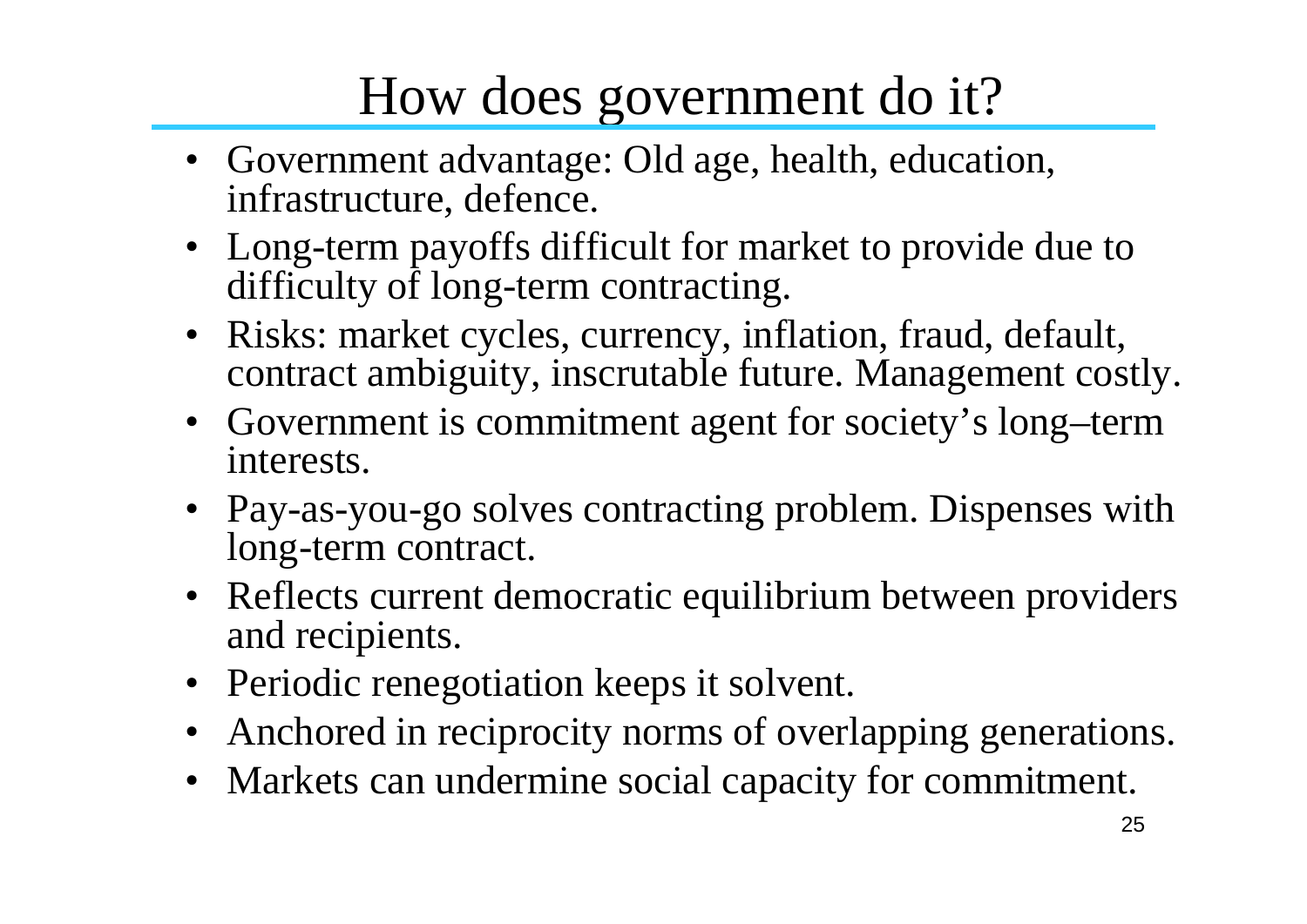### **Choice might fail to fulfil: the dynamics of desire** •



- Changes more important than levels
- Habituation
- New rewards can swamp capacity for enjoyment
- Optimum is not maximum
- Well-being requires match ing level of arousal to capacity to absorb it.
- 'Flow', 'Pacing'